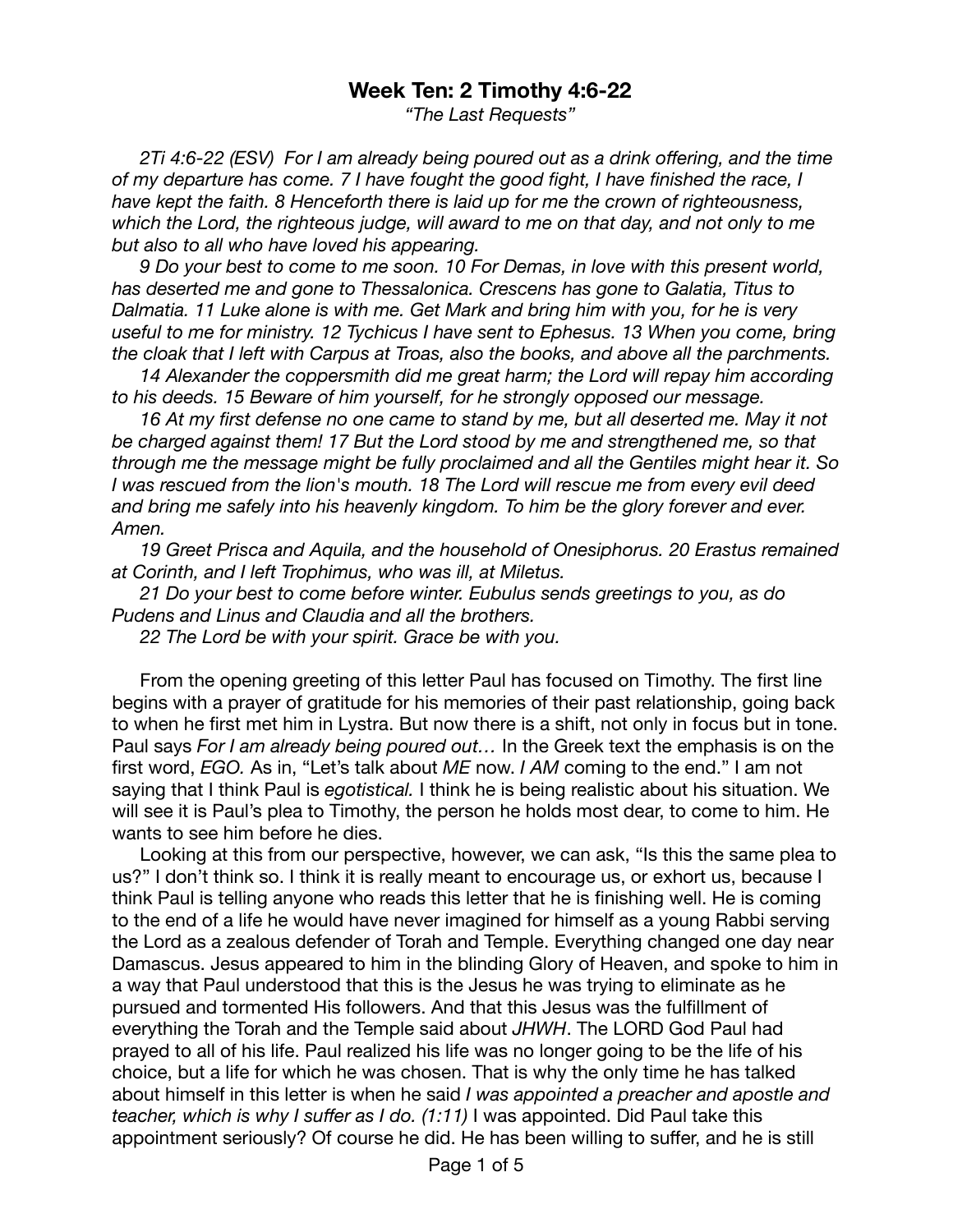suffering in this hell-hole called Maritime prison. And he is being poured out as a sacrificial drink offering… He is appointed for this suffering. Jesus knew this from the very beginning. He told Ananias, who was the first Christian to minister to Saul in Damascus while he was still blinded by Glory: *The Lord said to Ananias, "Go, for he is a chosen instrument of mine to carry my name before the Gentiles and kings and the children of Israel. For I will show him how much he must suffer for the sake of my name." (Act 9:15-16)* Jesus knew it and Paul accepted it. He was suffering for a person he loved deeply and there was no sacrifice too great, no debt too large.

Compare the impact of Paul's life with any of the other person who lived in his time. We have 13 letters he wrote while traveling and working and preaching, and even while bound in chains. Think of the letters to the Romans and Galatians. It is those letters that lit the fires of the Reformation; Romans in the life of Martin Luther and Galatians in the life of John Wesley. Of course we could say the same of the Gospel writers, especially Luke, who traveled with Paul as he wrote the book of Acts. But look how much more we know about Paul because of Acts! Then Timothy and Titus, both are faithful workers. And there is Demas. Demas? Who's Demas?

Maybe you simply forgot that name, or overlooked it. Paul names him. He's the guy who gave up and quit the race. See, these other guys never gave up. They finished! Demas didn't. Paul said in these *last days men will be lovers of self and lovers of pleasure but not lovers of God, but they will hold to a form of godliness but deny its power. (3:1-5)* And Demas, Paul says, is *in love with this present world, has deserted me…(4:11).* He is in love with the world. He might still be religious and he will tell people he still believes in Jesus, but he doesn't want to pay the price. He has not only deserted Paul he has deserted Jesus and as a result, there is no power in his life any longer. He is on his own.

Deserters have been part of Paul's ministry since the beginning. He said to the Galatians, *I am astonished that you are so quickly deserting him who called you in the grace of Christ and are turning to a different gospel! (Gal 1:6).* For Paul, even Mark was a deserter. Mark abandoned the team in Perga and ran home to Jerusalem when things got tough. Paul was angry and refused to give Mark another chance when Barnabas wanted to take Mark with them on the second missionary journey. How is Mark so different from Demas? Today we know Mark from his Gospel, and from what Paul says here, *Get Mark and bring him with you, for he is very useful to me for ministry. (4:11)*  Bible teacher Gary Demarest says, *"Mark stands as the patron saint of all who recover from previous failures. Today's defeats can be forgiven and overcome."<sup>1</sup>* Mark repented and was restored. But who's Demas?

*I am already being poured out as a drink offering, and the time of my departure has come.* Think about that statement. Try to imagine Paul's situation and put ourselves in it. He is in a dark, smelly, probably cold and overcrowded pit. Is he singing hymns as the was in the Philippian jail? Is he depressed and near despair as he was in Corinth? Is he angry? Afraid? Does he suffer bouts of self-pity? Would you? I would. I see hints that Paul feels all of these things. But I also see how he uses his mind, how he combats his feelings with expressions of gratitude and faith in the Lord Jesus, who He is certain loves him beyond even his comprehension. I can easily imagine Paul is at war not only with the Romans who have jailed him but with his own heart. But Paul describes his death in terms of a Levitical sacrifice. The drink offering is the last portion of the burnt offering, where the lamb is burned whole as an offering to God. For Paul this is really a grand conclusion to his life, especially after telling the Romans to *offer yourselves as a living sacrifice, holy, acceptable to God, which is your reasonable*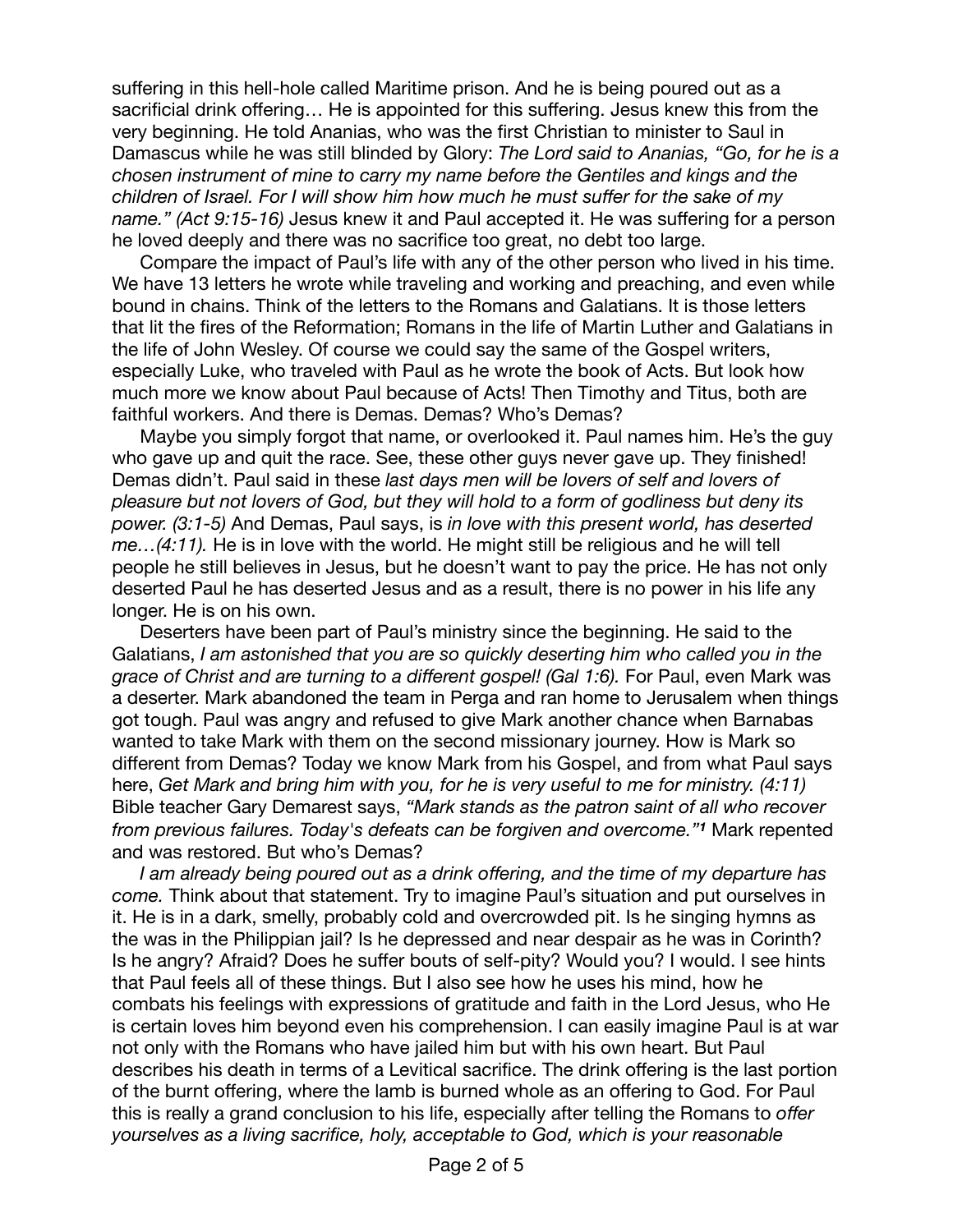*service" (Rom 12:1)* Paul can say this to us because this is the way he lived. As a burnt offering, wholly dedicated to God, but now it is time to pour out the drink offering. And what an analogy! Paul knows as a Roman citizen he will be beheaded and his blood will pour out onto the ground. A drink offering poured out onto the fire, the zeal, of a life lived for his Lord and not one drop is wasted because Paul can think of God telling the priests *[He] shall be a burnt offering to the LORD, with [his] grain offering and [his] drink offerings, a food offering with a pleasing aroma to the LORD. (Lev 23:18)* A pleasing aroma to the Lord—that is Paul's life as he sees it. And thanks to Luke we can elevate our minds to even higher glory. Luke tells us in that final moment on the cross we can see Jesus as the final perfect drink offering: …*one of the soldiers pierced his side with a spear, and at once there came out blood and water. (John 19:34)* And it was a pleasing aroma to the Lord.

I notice that Paul doesn't tell Timothy he is going to die. He uses another metaphor. T*he time of my departure has come*, he says. He is a soldier who is packing up his tent and carrying it away to the ship that will take him home. This is a new journey to a new home, unlike any Paul had ever known, but he has caught the glimpse of the glory of it because he knows Jesus. Paul told the Philippians, also at a time when he was bound in chains, *For to me to live is Christ, and to die is gain. I am hard pressed between the two. My desire is to depart and be with Christ, for that is far better. (Phil 1:21,23)* As much as Paul loved Timothy, as well as Titus and Luke, the courageous Onesiphorus, and all the others he names at the end of this letter, he wants to go home! These are the men and woman who have *fought the good fight* with him. They have suffered the *agōn,* the agony of the battle and the race. I think of my dad who was in the Navy during World War II in the South Pacific. He was on a landing craft that supported the Marine Corps landings at Iwo Jima and Okinawa, two of the bloodiest battles of the war. He told me once that after the war was over it was hard to leave the friends he had made on his ship. I am sure they had seen horrible things, but he never talked about them. When they got to Honolulu they celebrated their last night there. They were surprised to still be alive. And, as sailors and soldiers do, they drank and they cried and they vowed to always keep in touch. I can imagine the more they drank the more sincere and maudlin the vows became. But what did they and care about most? They were going home! They had their medals and souvenirs and trophies of war, some with wounds and scars, but the fight was over. And we had won.

 Paul had done his very best, and even as we read about him 20 centuries later we know he is remarkable. He certainly had done a lot he could be proud of, not to mention the thousands of books about him that have followed in his wake. But Paul does not boast in himself, or even seek the praise of others. For Paul only one person matters, the one he serves, his Lord, who is also his Judge. And *there is laid up for me the crown of righteousness, which the Lord, the righteous judge, will award to me on that day… (4:8)* This righteous, perfectly informed judge will reward Paul for the work he has done and for the way he has done it. Paul followed the rules, *he kept the faith.*  He had done what he charged Timothy to do: *preach the message…endure suffering, do the work of an evangelist, fulfill your ministry. (4:1,5)* The award Paul anticipated is not for winning, it is for finishing. *"The Christian life and ministry is not a competition to run better than others. It's a commitment to run all the way to the finish."<sup>2</sup>* Please notice this, Paul is speaking of the future final judgment on the Day of the Lord. Paul told the Corinthian Church *For we must all appear before the judgment seat of Christ, so that each one may receive what is due for what he has done in the body, whether good or evil (2Cor 5:10)* Paul is clear in Romans and Galatians that our justification is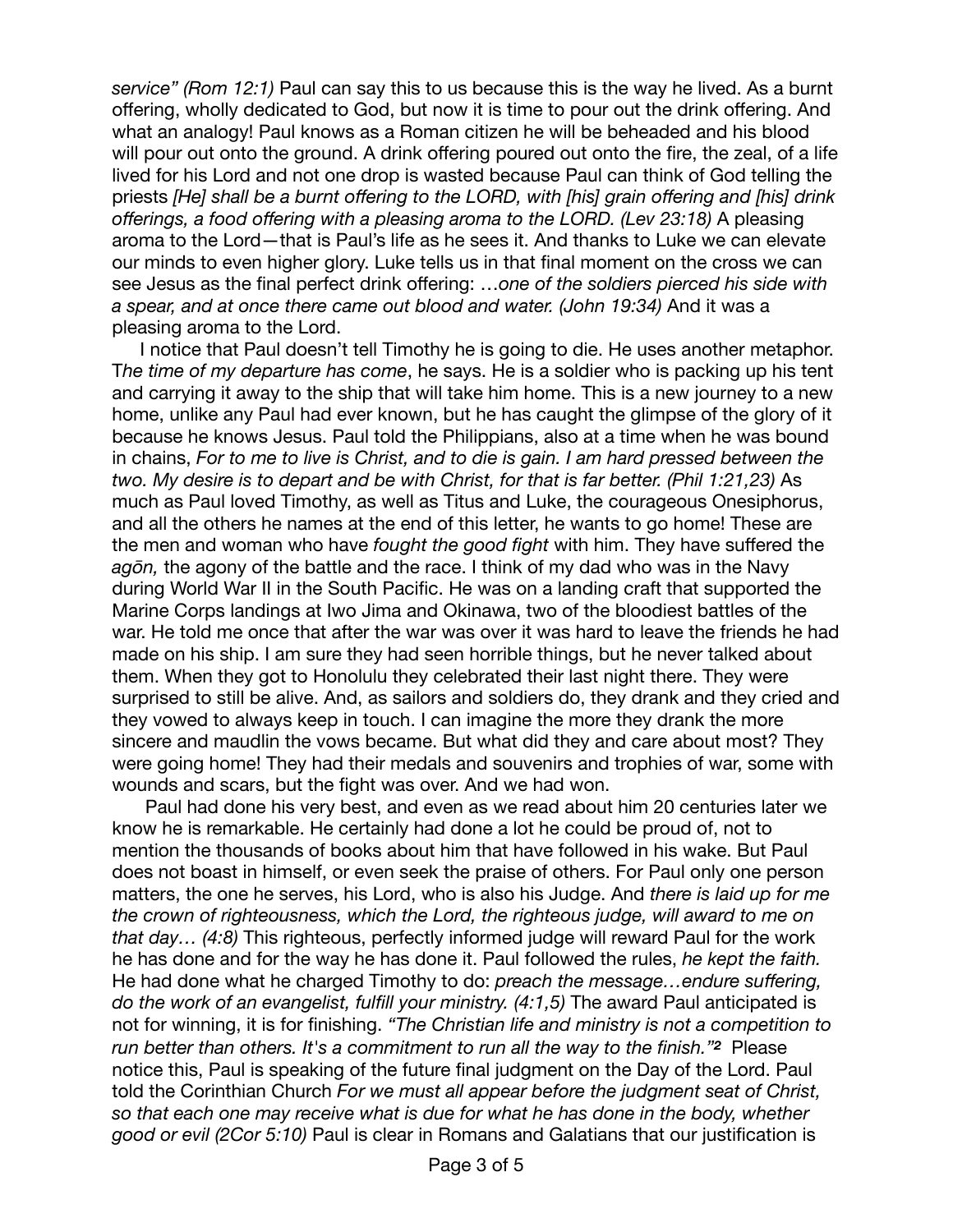not by our works but by faith in Christ's work. We are declared righteous and have a permanent place in God's family. Tom Wright writes about this in *The NT For Everyone*, in both 2 Timothy and 2 Corinthians:

 *"Paul always speaks of this judgment related not just to our faith, but to the total substance of our lives. Paul would say that this total life was the result, not of his own unaided efforts, but of the hard work he had accomplished through the Holy Spirit at work within him. God retains the initiative, and remains the ultimate source of energy, but the Christian is called and required to work hard with that energy.<sup>3</sup> Paul always assumes …the reality of a future judgment which will be according to works. But he also insists that when someone believes the gospel, …the future verdict is brought forward into the present. Justification by faith does not mean that God has decided that moral behavior doesn't matter, and that the only thing that matters is something called "faith", and as long as I have this "faith" it doesn't matter what I do. … it would be quite wrong to suggest that the idea of a last judgment according to present behavior is ruled out by the gospel itself. God doesn't tolerate evil. He hates it. He will not allow it into his new creation. If he did, he would be an evil, foolish and unjust God. Paul believed, with the whole Jewish tradition behind him and the death and resurrection of Jesus before his gaze, that God was and is good, wise and just, and that one day the whole world will know it.<sup>4</sup>*

Paul assures Timothy, and us, that this Crown of Righteousness is not just for himself but it is for *all who have loved his appearing (1:8)* All Christians, who since the beginning of the Church, have looked forward to this Second *Ephiphaneia,* this glorious Appearing when Jesus will judge and bring perfect justice and righteousness to the earth. In *The Lord of the Rings,* Sam asks Gandolf, *"Is everything sad going to become untrue?" "A great Shadow has departed," said Gandalf, and then he laughed and the sound was like music, or like water in a parched land."* 

Paul looks forward to the righteousness represented by the crown Christ will award to him. Everything will be made right, all debts will be paid, all accounts squared. Paul said Demas deserted because he loved this present world and he lost his vision for the future righteous world. Alexander harmed me because he opposed the message of righteousness. At my first trial everyone deserted me. Paul sounds angry. I think he was. But Paul puts into practice what he preaches and he told us in Ephesians, *Be angry and do not sin, do not let the sun go down on your anger, and give no opportunity to the devil. (4:26-27)* What did Paul do with his anger? He did two things: he didn't hang on to it so it formed a hateful, soul-eating grudge, and he turned it over to God where he will store the payment for that future *DAY.* In the case of Alexander? *The Lord will repay him according to his deeds.(4:14)* This fit what he told the Christians in Rome: *Beloved, never avenge yourselves, but leave it to the wrath of God, for it is written, "Vengeance is mine, I will repay, says the Lord." (Rom 12:19)* He places Alexander in God's hands for justice. Jesus will make it right.

What about those Christian friends, all of them, who deserted him at his first trial before Caesar? Paul says, *May if not be charged against them! (4:16)* This is forgiveness. The first step in detoxifying the heart from anger is to decide to forgive the debt, the trespass. Besides, Paul says, Jesus Himself came and stood with me. Jesus knew exactly what Paul was feeling. On the night of his arrest Jesus was in mortal